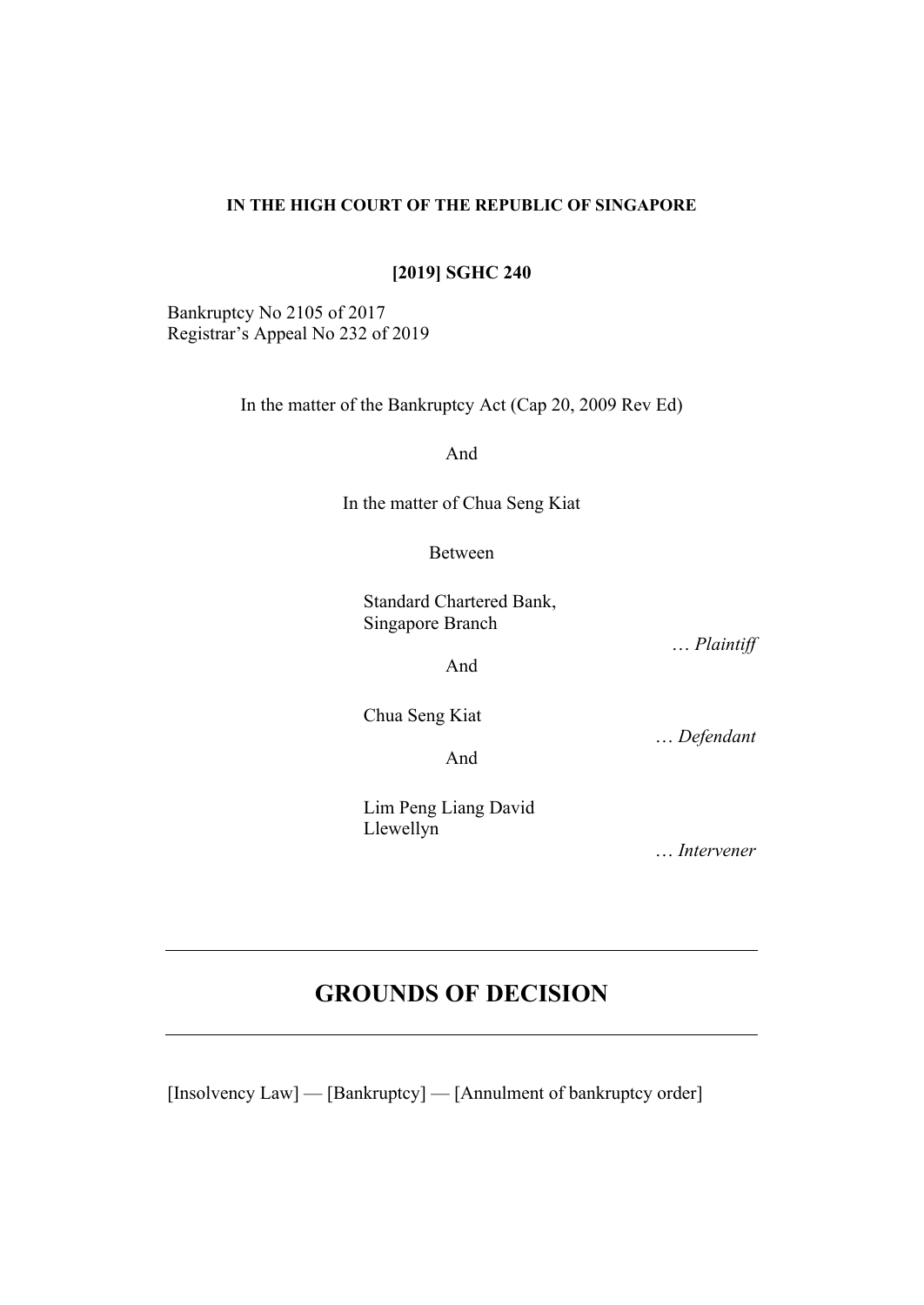# **TABLE OF CONTENTS**

| LEAVE TO INTERVENE AND VARIATION OF ORDER FOR STAY OF      |  |
|------------------------------------------------------------|--|
|                                                            |  |
|                                                            |  |
|                                                            |  |
|                                                            |  |
| ADJUDICATION BY PRIVATE TRUSTEE AND PARI PASSU PRINCIPLE10 |  |
|                                                            |  |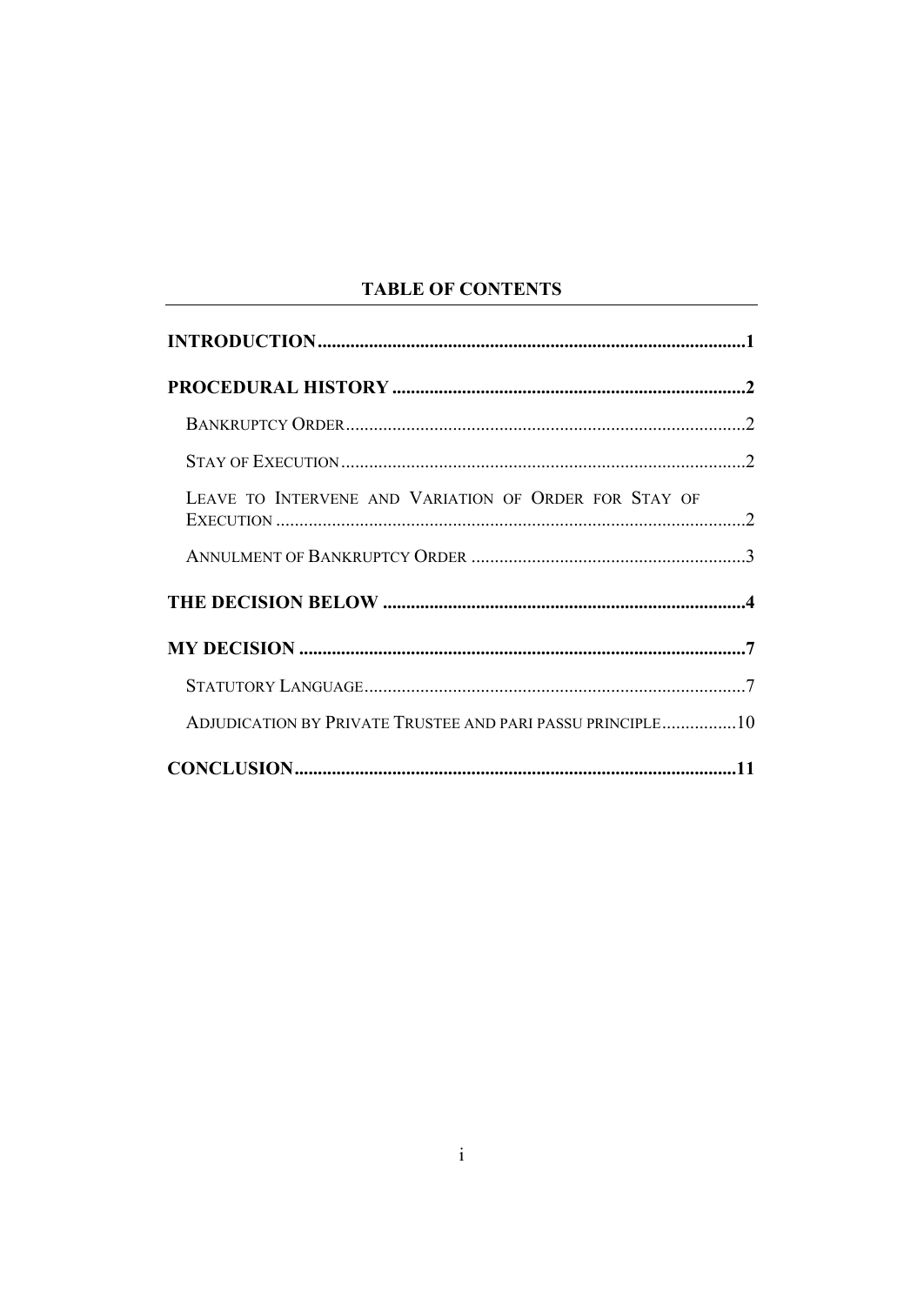**This judgment is subject to final editorial corrections approved by the court and/or redaction pursuant to the publisher's duty in compliance with the law, for publication in LawNet and/or the Singapore Law Reports.**

# **Standard Chartered Bank, Singapore Branch v Chua Seng Kiat (Lim Peng Liang David Llewellyn, intervener)**

#### **[2019] SGHC 240**

High Court — Bankruptcy No 2105 of 2017 and Registrar's Appeal No 232 of 2019 Chan Seng Onn J 26 August 2019

9 October 2019

#### <span id="page-2-0"></span>**Chan Seng Onn J:**

#### **Introduction**

1 This is an appeal against the decision of Assistant Registrar Norine Tan Yan Ling ("AR Tan") to annul a bankruptcy order which was made against the respondent, Mr Chua Seng Kiat, before all of the debts in the bankruptcy had been proven. Security was furnished by the respondent on two debts allegedly owed to the appellant, Mr Lim Peng Liang David Llewellyn, but these had yet to be admitted or proven before the bankruptcy order was annulled. The appellant appealed on the basis that the bankruptcy order should not have been annulled in these circumstances. The factual matrix of this case is particularly unusual and it is useful to first set out its procedural history.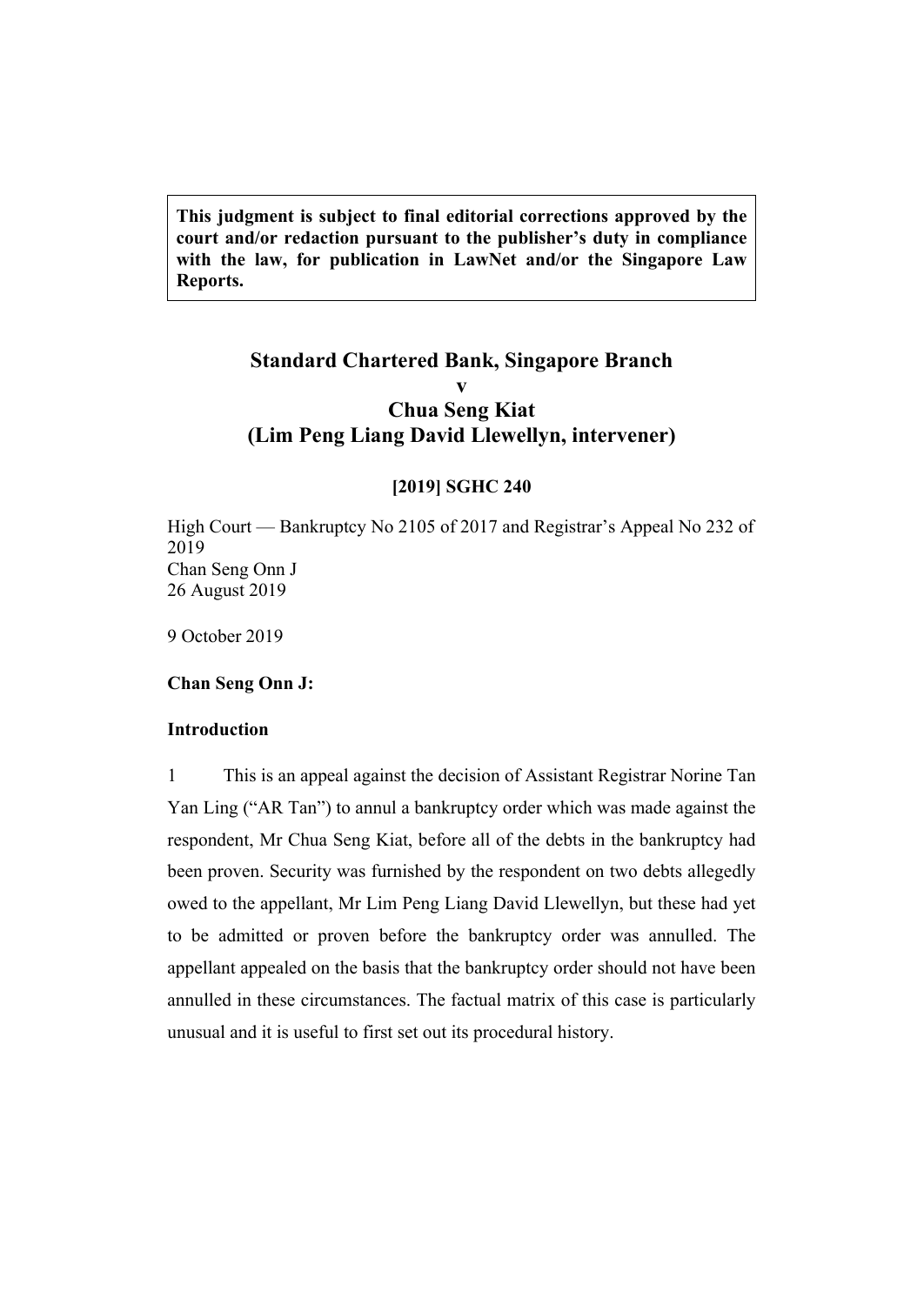# <span id="page-3-1"></span><span id="page-3-0"></span>**Procedural History**

#### *Bankruptcy Order*

2 On 20 September 2017, in the matter of Bankruptcy No 2105 of 2017 ("HC/B 2105/2017"), the plaintiff, Standard Chartered Bank, Singapore Branch ("Standard Chartered (SG)"), made a bankruptcy application against the defendant in that matter, Mr Chua Seng Kiat (*ie*, the respondent in the present appeal). On 16 November 2017, a bankruptcy order was granted by Assistant Registrar Li Yuen Ting ("AR Li") against the respondent.<sup>1</sup>

## <span id="page-3-2"></span>*Stay of Execution*

3 An order for a stay of the execution of the said bankruptcy order was made on 19 December 2017 in Summons No 5568 of 2018,<sup>2</sup> pending the outcome of an appeal filed by the respondent on 27 November 2017 against AR Li's decision to grant the bankruptcy application (Registrar's Appeal No 347 of 2017 ("HC/RA 347/2017")). The said appeal, which was heard by Lee Seiu Kin J, was adjourned numerous times over the course of more than a year to allow parties (*ie*, the petitioning creditor and the bankrupt) to settle.

### <span id="page-3-3"></span>*Leave to Intervene and Variation of Order for Stay of Execution*

4 Two proofs of debts were filed by the appellant against the respondent. The first was filed on 8 February 2018 for the sum of S\$283,087.02, and the second was filed on 3 September 2018 for the sum of US\$125,901.37 ("Alleged

2

<sup>1</sup>

HC/ORC 7577/2017 dated 16 November 2017

HC/ORC 8328/2017 dated 19 December 2017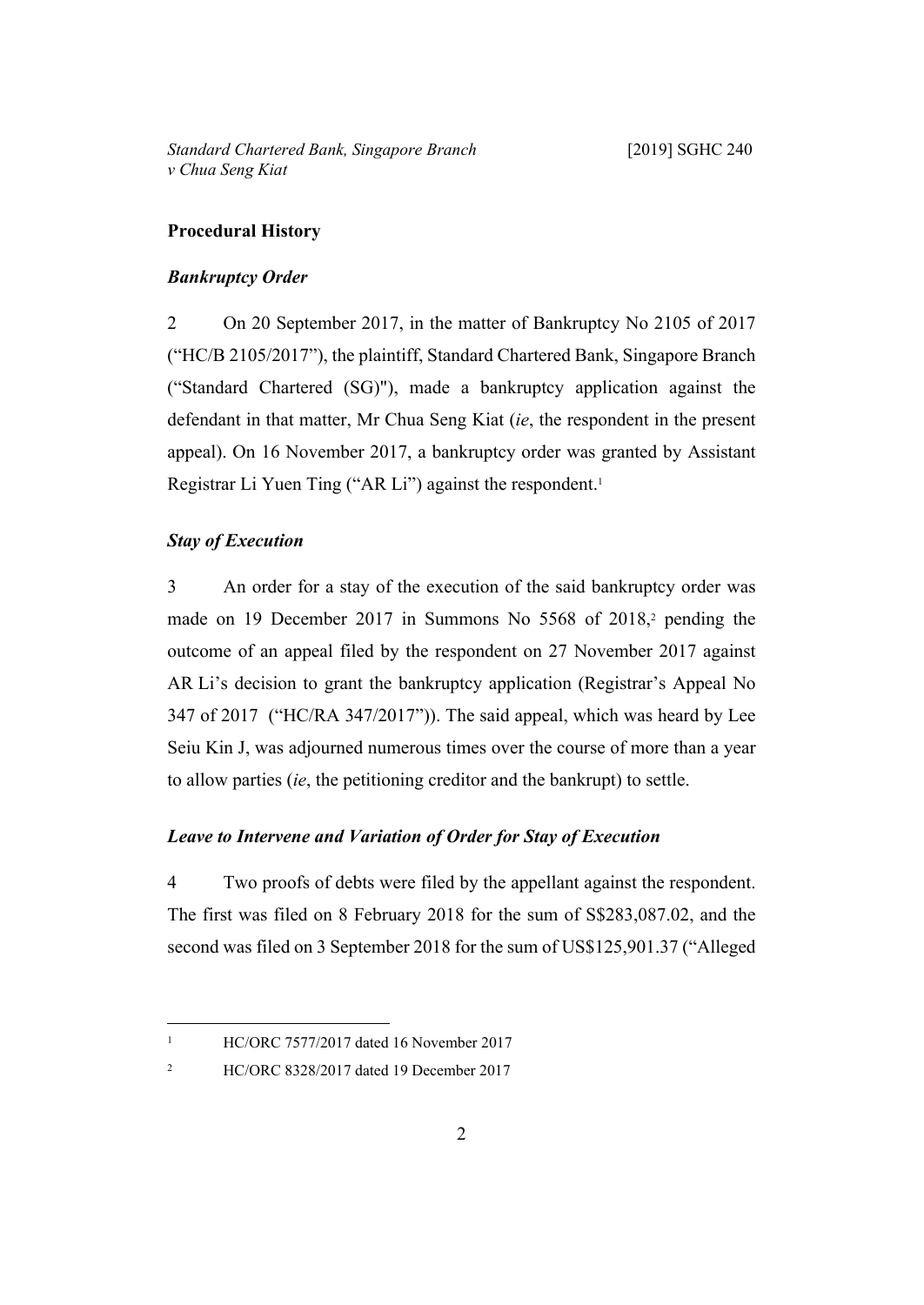Debts").<sup>3</sup> On 25 February 2019, the appellant filed a summons for leave to intervene to assert his rights and interest as a creditor of the respondent (Summons No 907 of 2019). This was heard and dismissed by Lee J on 8 May 2019.<sup>4</sup>

5 At the same hearing, in relation to HC/RA 347/2017, Lee J also varied the order for a stay of execution to allow the trustee to adjudicate on the appellant's proof of debt, with all other proceedings in the bankruptcy to remain stayed.<sup>5</sup>

## <span id="page-4-0"></span>*Annulment of Bankruptcy Order*

6 On 12 April 2019, the respondent filed an application in Summons No 1923 of 2019 to annul the said bankruptcy order on the basis that he had fulfilled the requirements set out under s  $123(1)(b)$  of the Bankruptcy Act (Cap 20, 2009 Rev Ed) ("Bankruptcy Act"). The respondent had settled all the respective debts with his creditors but the appellant's Alleged Debts, which the respondent disputed.<sup>6</sup>

7 The respondent secured the Alleged Debts by furnishing the sum of the Alleged Debts to his solicitors.<sup>7</sup> The respondent's solicitors provided an undertaking as security for the respondent to pay the appellant the owed sums

<sup>3</sup> Appellant's Written Submissions ("AWS") at para 3; Respondent's Bundle of Documents at Tab D and E

<sup>4</sup> Minute Sheet (SUM 907/2019 & RA 347/2017) dated 8 May 2019

<sup>5</sup> Minute Sheet (SUM 907/2019 & RA 347/2017) dated 8 May 2019

<sup>6</sup> Chua Seng Kiat's 5th Affidavit dated 12 April 2019 at paras 8, 10

<sup>7</sup> Chua Seng Kiat's 5th Affidavit dated 12 April 2019 at para 10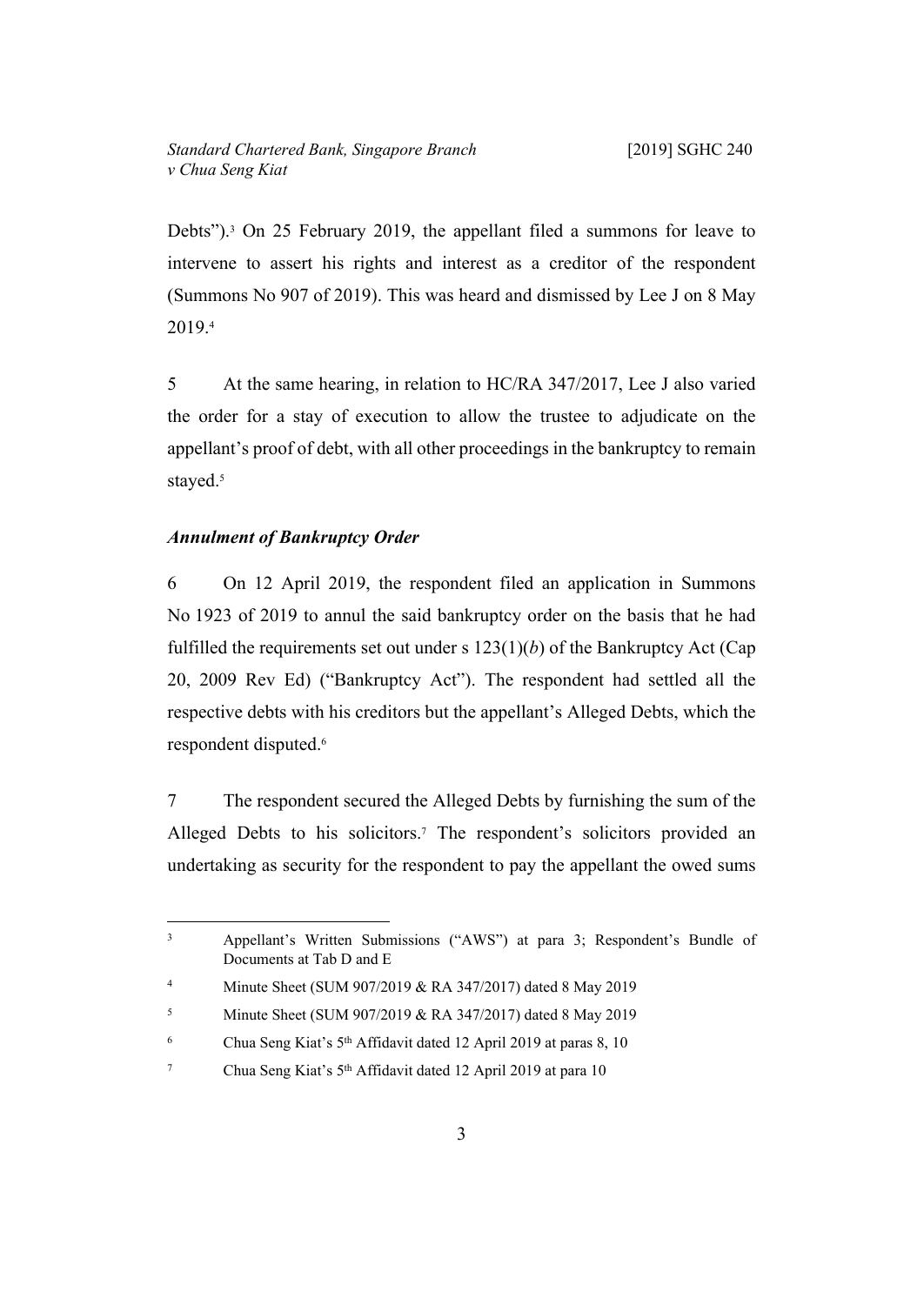in the event that a court decided that the said sums were respectively due and payable to the appellant.<sup>8</sup> The petitioning creditor in HC/B 2105/2017, Standard Chartered Bank (SG), was fully paid and did not object to the annulment. The private trustee in bankruptcy, Ms Brenda Chow ("Private Trustee"), also did not object to the annulment.<sup>9</sup> The only party who objected to the annulment was the appellant. On 22 July 2019, AR Tan annulled the said bankruptcy order ("the Annulment Order"), ordering for costs to be paid by the appellant.<sup>10</sup> The present appeal is against AR Tan's decision to annul the bankruptcy order against the respondent.

#### <span id="page-5-0"></span>**The decision below**

8 In coming to her decision to annul the bankruptcy order, AR Tan noted that the requirements to be met before a bankruptcy order may be annulled were enumerated under s 123(1)(*b*) of the Bankruptcy Act:

#### **Court's power to annul bankruptcy order**

**123.**—(1) The court may annul a bankruptcy order if it appears to the court that —

(a) on any ground existing at the time the order was made, the order ought not to have been made;

(b) *to the extent required by the rules, both the debts and the expenses of the bankruptcy have all, since the making of the order, either been paid or secured for to the satisfaction of the court*;

… [emphasis added]

<sup>8</sup> Chua Seng Kiat's Solicitor's Letter of Undertaking dated 22 July 2019 at para 2; Minute Sheet SUM 1923/2019 dated 28 May 2019 at p 3

<sup>9</sup> Minute Sheet (SUM 1923/2019) dated 28 May 2019 at p 1

<sup>&</sup>lt;sup>10</sup> HC/ORC 5126/2019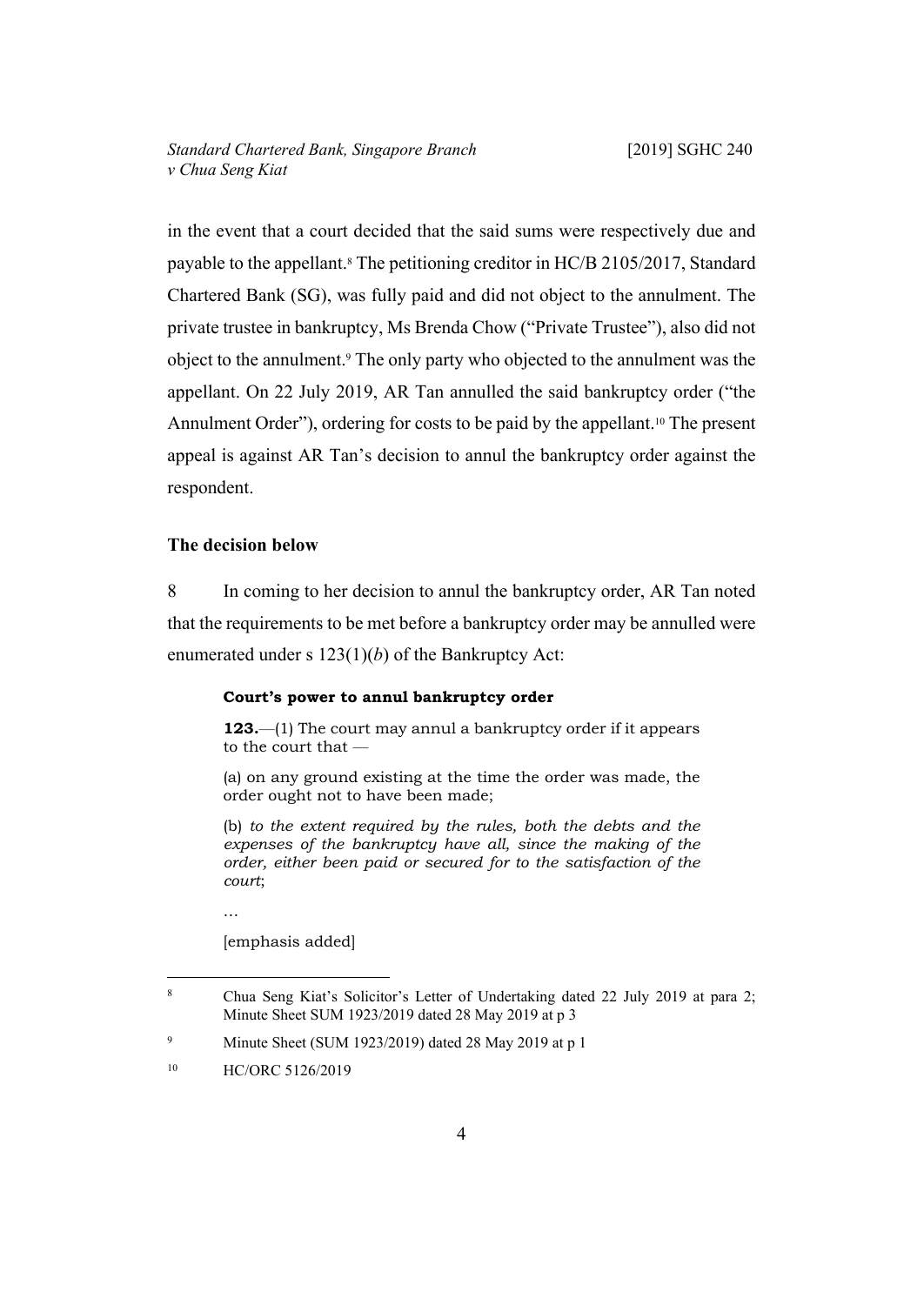9 AR Tan also took into consideration r 237A of the Bankruptcy Rules (Cap 20, R 1, 2006 Rev Ed) ("Bankruptcy Rules"), which sets out the extent to which debts and expenses of a bankruptcy are to be paid or secured for the purposes of s 123(1)(*b*) of the Bankruptcy Act, and the manner in which the security is to be given:

**237A.**—(1) This rule sets out the extent to which debts and expenses of a bankruptcy are to be paid or secured for the purposes of section 123(1)(*b*) of the Act, and the manner in which security is to be given.

(2) For the purposes of section 123(1)(*b*) of the Act, all debts of the bankruptcy which have been proved, and all expenses of the bankruptcy, must be —

- (a) paid in full;
- (b) secured in full; or

(c) paid in part or secured in part such that no part of any debt or expense is neither paid nor secured.

(3) *If a debt is disputed*, or a creditor who has proved a debt can no longer be traced, *the bankrupt must give such security as to satisfy any sum that may subsequently be proved to be due to the creditor and any expenses of the bankruptcy related to the debt as may be incurred.*

…

(5) For the purposes of paragraphs (2) and (3), debts, expenses or any other sum may be secured by payment of money into court, a bond entered into with a surety or *an undertaking by a solicitor.*

[emphasis added in bold italics]

She found that r 237A(5) of the Bankruptcy Rules unequivocally permits a solicitor's undertaking, which is the form of security in the respondent's case, to secure the appellant's debt under the bankruptcy regime.<sup>11</sup>

<sup>11</sup> Minute Sheet (SUM 1932/2019) dated 22 July 2019 at p 2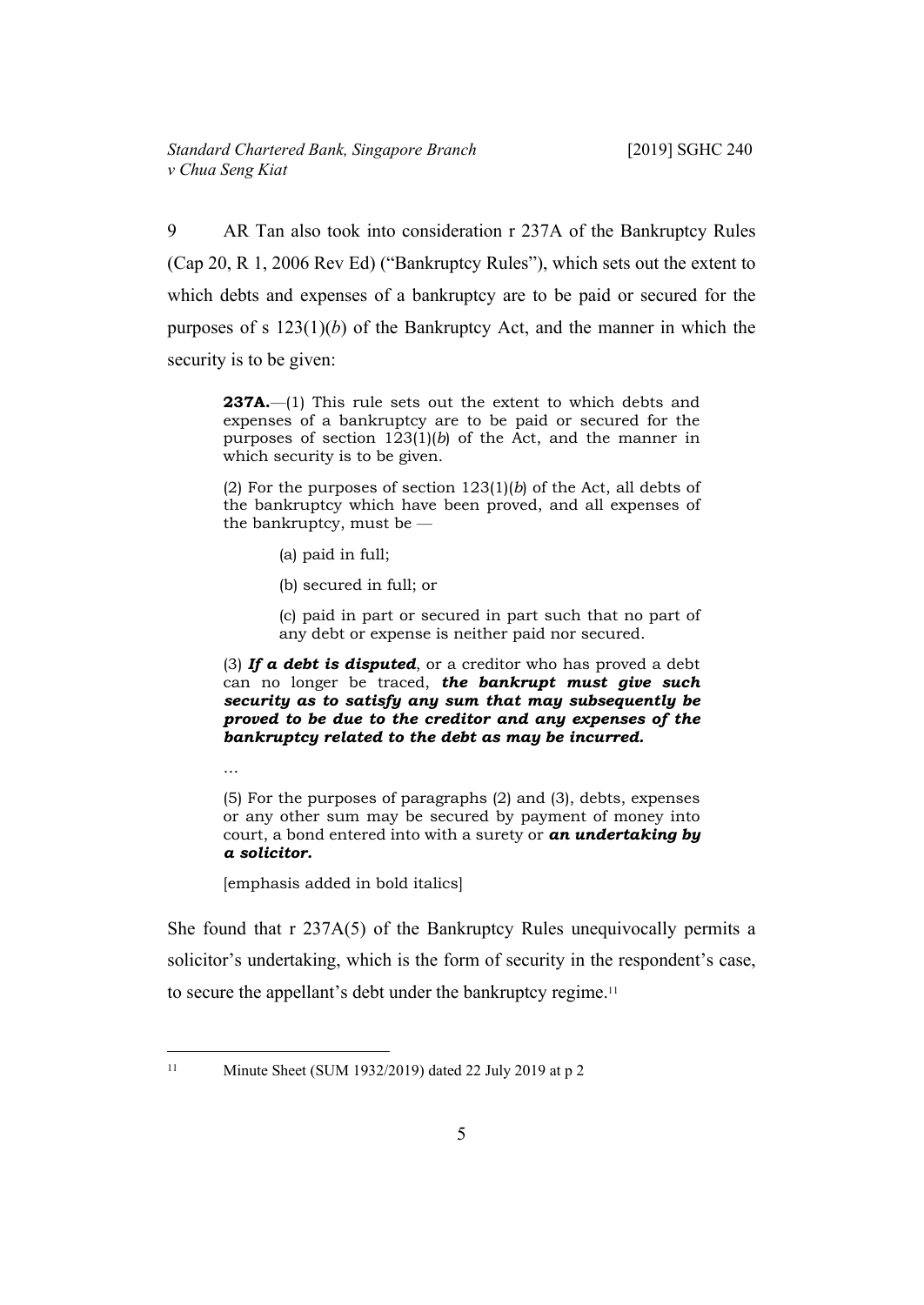10 As for the issue of whether an annulment may be granted where security had been given in relation to a debt which had yet to be proven (and all other debts have been paid and no other creditors are opposing), AR Tan found that the first situation enumerated in r 237A(3) of the Bankruptcy Rules was applicable: where the debt is *disputed*, "the bankrupt must give such security as to satisfy any sum that may subsequently be proved to be due to the creditor". She found that there is no express requirement that such a debt is one which has been proven.12 She also acknowledged that the words "sum that may subsequently be proved" left some room for doubt as to whether the adjudication of the Alleged Debts had to be within the bankruptcy regime or the civil regime and supported the appellant's submissions on its face that the debt referred to was within the bankruptcy regime.

11 However, she found that the omission of the requirement for the debt to be first proven had equally cut against the appellant's case. She found that the appropriate reading of the statutory language in r 237A(3) of the Bankruptcy Rules ought to have been that it applies to a debt that is *disputed*, regardless of whether the debt is one which has been *proven*. <sup>13</sup> As a result, the Alleged Debts fell within that category and she allowed for an annulment order to be made, once the requirement of security had been satisfied.

12 AR Tan also found the conflicting English authorities supporting both the appellant's and respondent's positions to be from coordinate jurisdictions

<sup>12</sup> Minute Sheet (SUM 1932/2019) dated 22 July 2019 at p 3

<sup>13</sup> Minute Sheet (SUM 1932/2019) dated 22 July 2019 at p 3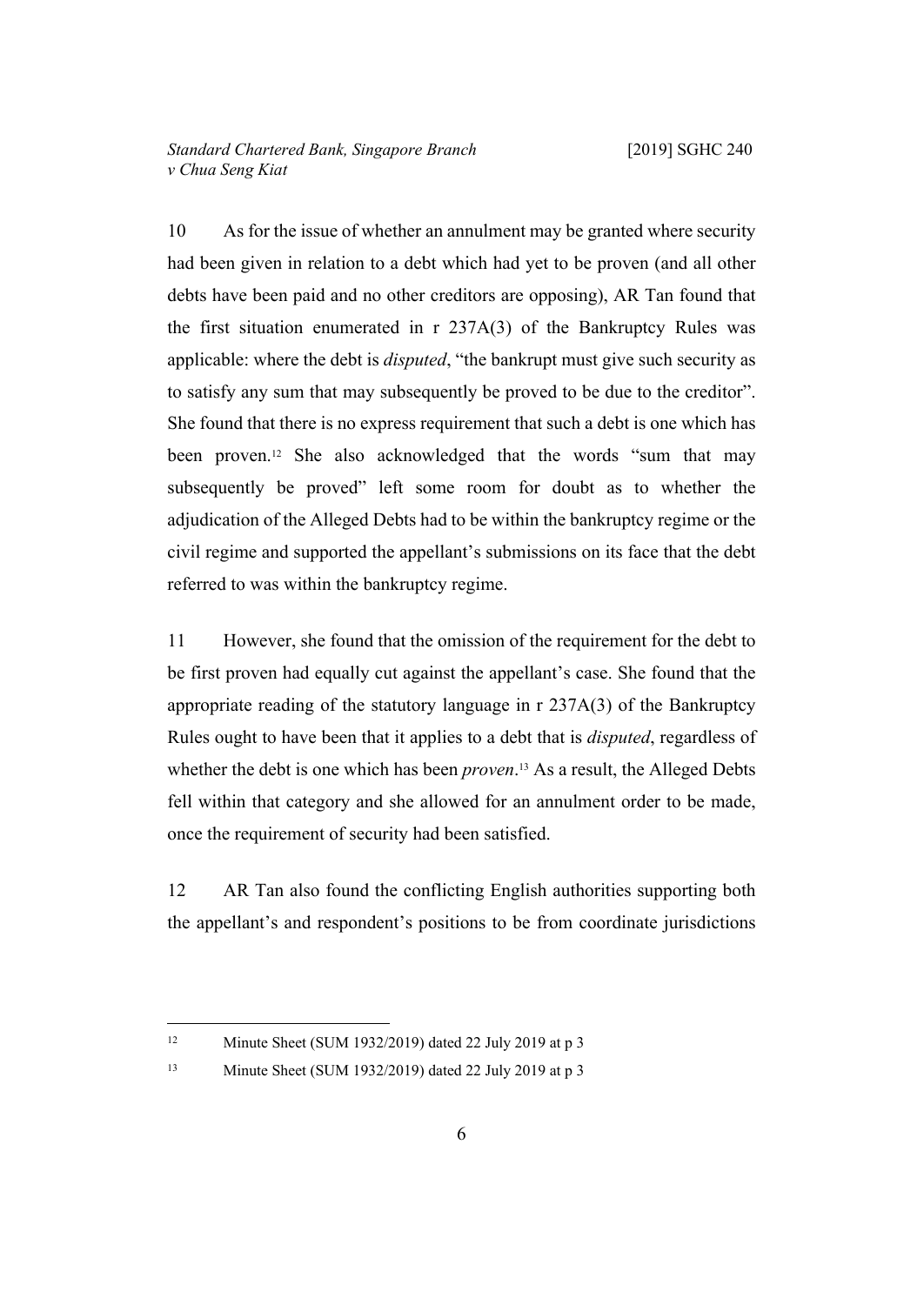and not binding on the present case, noting that the English and Singapore bankruptcy rules, though similar, were not entirely the same.<sup>14</sup>

13 Finally, AR Tan held that r 197 of the Bankruptcy Rules, which states that "[t]he Official Assignee or the trustee … shall examine every proof and the grounds of the debt, and in writing admit or reject it in whole or in part or require further evidence in support of it", could not mean that a bankruptcy cannot be annulled until all proofs of debt have been decided.15 AR Tan also found that the principle of *pari passu* did not assist the appellant's case, noting that the principle did not require all debts of creditors to have to first be proven within the bankruptcy regime.<sup>16</sup>

# <span id="page-8-1"></span><span id="page-8-0"></span>**My decision**

#### *Statutory Language*

14 From the outset, I start by analysing the statutory language of the relevant provisions under the Bankruptcy Act and the Bankruptcy Rules that govern the annulment of a bankruptcy order.

15 The appellant submitted that the words in r 237A(1) of the Bankruptcy Rules "debts and expenses of a bankruptcy are to be paid or secured" mirror those in s 123(1)(*b*) of the Bankruptcy Act and would therefore only make sense

<sup>14</sup> Minute Sheet (SUM 1932/2019) dated 22 July 2019 at p 4

<sup>15</sup> Minute Sheet (SUM 1932/2019) dated 22 July 2019 at p 4

<sup>16</sup> Minute Sheet (SUM 1932/2019) dated 22 July 2019 at p 4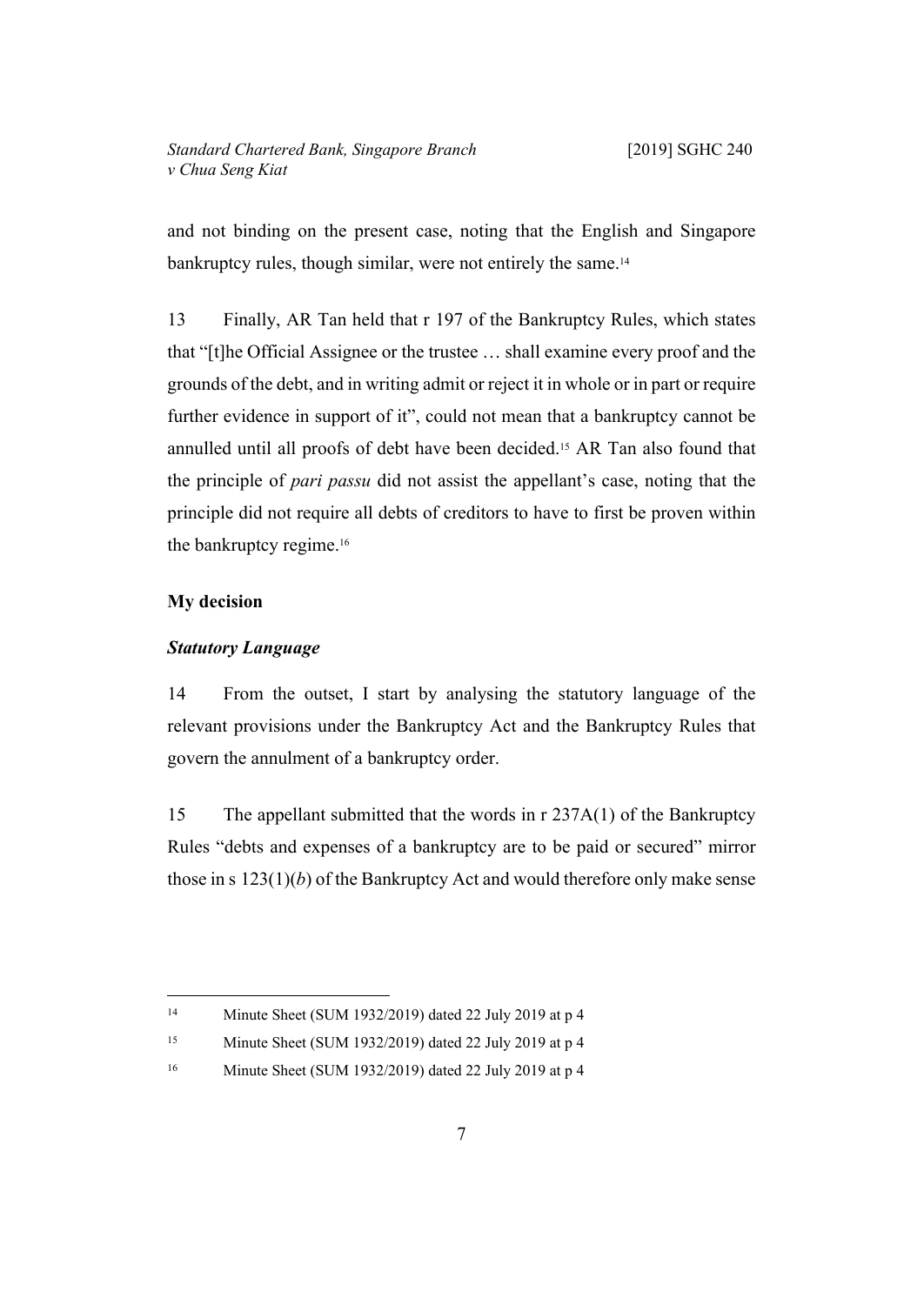if the word "debt" refers to debts which have been admitted or proven in the bankruptcy.17 I rejected this proposition for the following reasons.

16 First, I agreed with AR Tan's interpretation of the statutory language in r 237A(3) of the Bankruptcy Rules, that it applies to a debt that is *disputed*, regardless of whether the debt is one which has been *proved*. This proposition is supported by the omission of an express requirement for the debt to first be proved, as AR Tan rightly pointed out. Moreover, r 237A(2) clearly pertains to debts which have been proved, while r 237A(3) pertains to debts which are disputed, which "may subsequently be proved". Rule 237A(3) only requires the bankrupt to "give such security as to satisfy any sum" relating to the *disputed* debts for the purposes of s 123(1)(*b*) of the Bankruptcy Act.

17 Additionally, r 235(1) of the Bankruptcy Rules states:

**235.**—(1) This rule applies when a person other than the Official Assignee applies for an annulment of a bankruptcy order under section 123 of the Act or for the discharge of a bankrupt under section 124 of the Act.

(2) The affidavit supporting the application must state the following:

> (*a*) whether the bankrupt has filed his statement of affairs;

> (*b*) the number of creditors and *whether they have proved their debts or not*;

[emphasis in original; emphasis added in bold italics]

Rule 235(2)(*b*) of the Bankruptcy Rules states that under the affidavit supporting the application for an annulment of a bankruptcy order under s 123

…

<sup>17</sup> AWS at para 21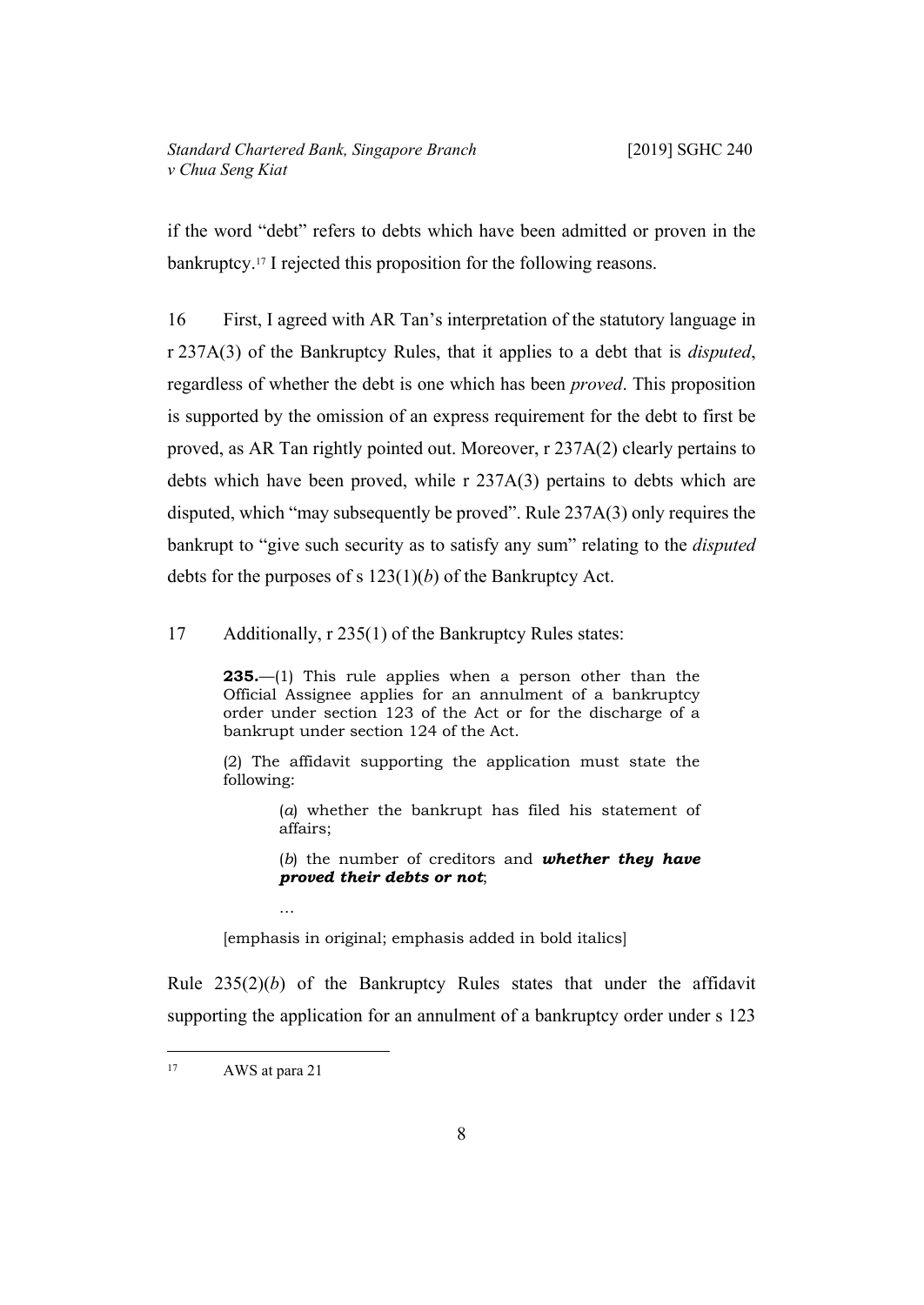of the Bankruptcy Act, the applicant must provide information on the number of creditors and whether they have *proved their debts or not*. This would suggest that an annulment of a bankruptcy order is not conditional upon all debts having been proven, and merely requires all debts, whether proved or not, to be reflected in an affidavit supporting the application. Read with s 123(1)(*b*) of the Bankruptcy Act, the court only needs to be satisfied that the debts, *proved or not*, have all either been paid or secured for to the satisfaction of the court. The respondent has evidently satisfied this requirement by securing the appellant's Alleged Debts by way of a solicitor's undertaking (see r 237A(5) of the Bankruptcy Rules) and settling the respective debts with all his other creditors.

18 As regards r 197 of the Bankruptcy Rules, I concurred with AR Tan's decision that the ambit of the effect of r 197 is not so wide such that no bankruptcy can ever be annulled until the adjudication of *all* proofs of debt have been completed. It is inconceivable that the annulment of any bankruptcy order must be conditional upon the adjudication of all proofs of debts by an Official Assignee or trustee.

19 Finally, I found that AR Tan's interpretation is consistent with the golden thread that runs through bankruptcy proceedings: the court does not endeavour to maintain a bankruptcy order when the bankrupt has paid or secured all debts of the bankruptcy. It cannot be envisaged that the bankrupt would be prevented from annulling his or her bankruptcy order even though the bankrupt has secured the disputed debts, simply because of a lack of adjudication by an Official Assignee or trustee, which could be for a variety of reason, such as workload issues. The bankruptcy regime allows for an annulment of a bankruptcy order as long as debts which have been *proved* are paid or secured: r 237A(2) of the Bankruptcy Rules. There is no logical rationale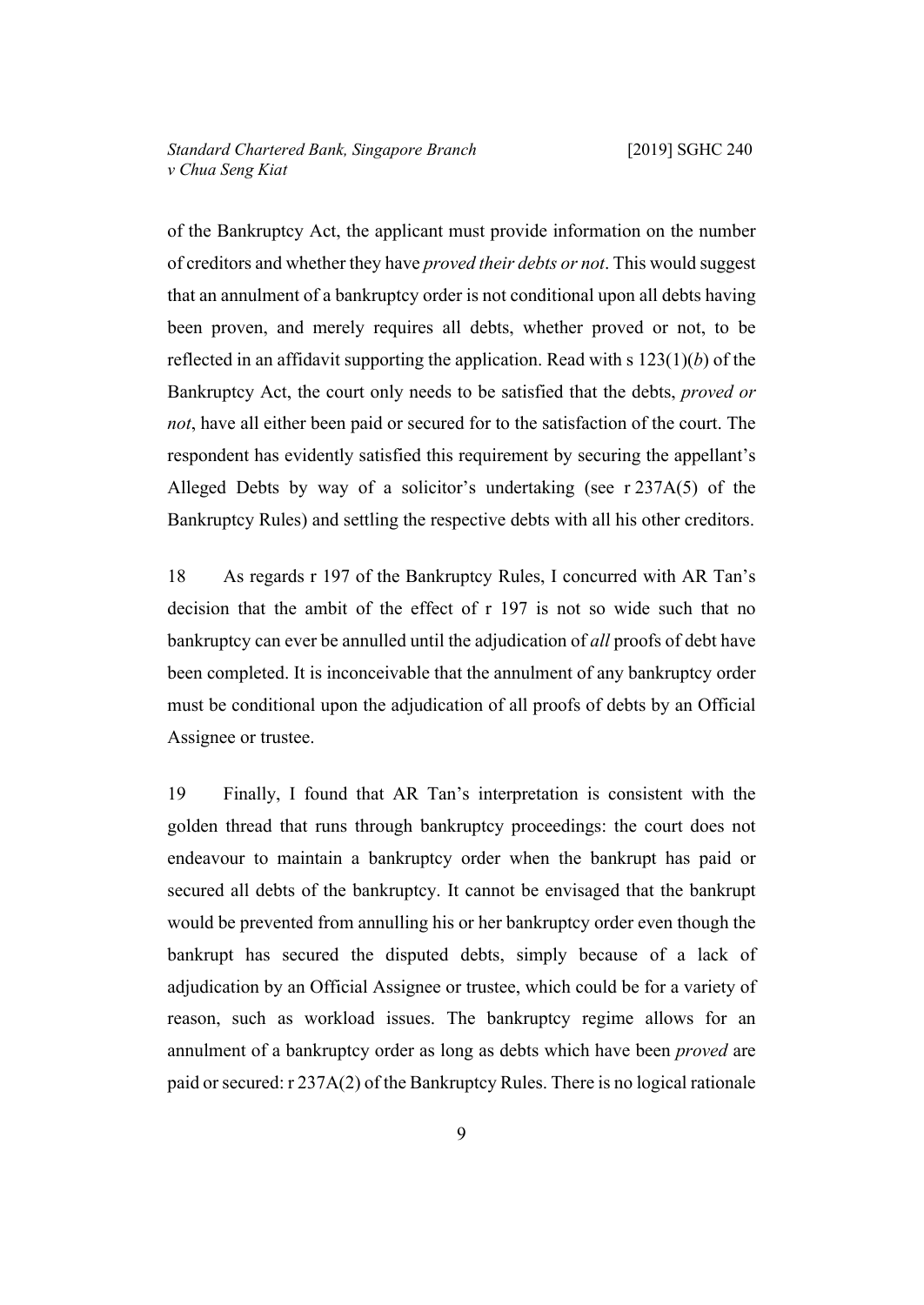# *Standard Chartered Bank, Singapore Branch* [2019] SGHC 240 *v Chua Seng Kiat*

for differential treatment of debts that are *disputed but not proved* (such as the Alleged Debts) and debts *which have been proved*. An annulment of a bankruptcy order should be allowed as long as such debts, whether proved or not, have all been paid or secured.

#### <span id="page-11-0"></span>*Adjudication by Private Trustee and pari passu principle*

20 The appellant also took issue with the fact that the Private Trustee had granted the bankrupt (*ie,* the respondent) free rein to make payment to whoever the respondent had chosen, even though the Private Trustee had not adjudicated upon the debts, and in particular, the appellant's Alleged Debts.18 The appellant submitted that the consequence of the Annulment Order was that the appellant would no longer be able to pursue the proof of the Alleged Debts within the bankruptcy regime, but would now have to sue the respondent in a fresh civil suit, simply because the respondent had chosen to pay all its creditors but the appellant.19 Accordingly, the respondent should not have the capacity and right to determine who should or should not be paid. Instead, this should have been determined via a regulated administration process laid out under the Bankruptcy Act and regulated by the Private Trustee.20 The appellant also submitted that allowing the respondent to furnish security on a debt that had not been admitted or proved was at odds with the principle of *pari passu*, since all creditors must be treated equally and no preference must be shown to any creditor.<sup>21</sup> The

<sup>20</sup> AWS at para 19

<sup>&</sup>lt;sup>18</sup> AWS at para 18

<sup>19</sup> AWS at para 8

<sup>21</sup> AWS at paras 15 to 17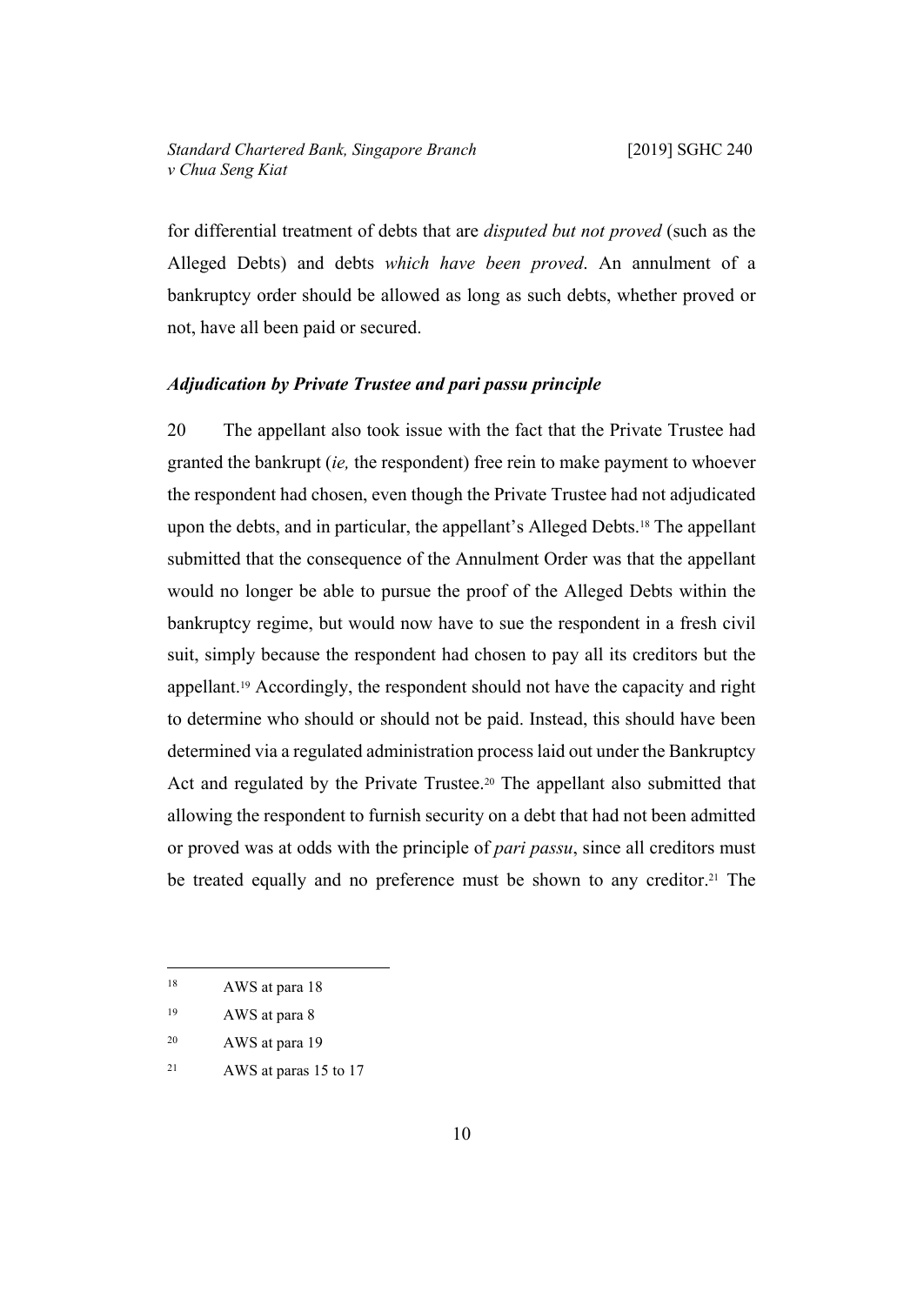appellant averred that all the creditors who had been paid were shown preference, to the detriment of the appellant.

21 I agreed with AR Tan that the principle of *pari passu* did not assist the appellant in this instance. The principle does not require all debts of all creditors to have to be proven within the bankruptcy regime. Given that the respondent had the money to secure the Alleged Debts and pay his creditors, he had the autonomy to decide which debts he wished to dispute (but still secure by way of a solicitor's undertaking), and which debts he wished to settle. As the saying goes, money talks. In fact, the appellant's Alleged Debts are debts which have yet to be proved. As the respondent rightly pointed out, having secured the Alleged Debts by way of a solicitor's undertaking, the appellant's status was elevated to one of a secured creditor.22 The only foreseeable prejudice suffered by the appellant would be his having to sue the respondent under the civil regime instead of proving the debt under the bankruptcy regime. As such, the prejudice faced by the appellant was also, at best, minimal.

### <span id="page-12-0"></span>**Conclusion**

22 For the foregoing reasons, I was not satisfied that sufficient grounds had been furnished by the appellant to establish that AR Tan had erred in her decision to annul the bankruptcy order. As such, I dismissed the appeal in Registrar's Appeal No 232 of 2019. I ordered costs of \$3,500.00 inclusive of disbursements against the appellant.

<sup>22</sup> Respondent's Submissions at para 32